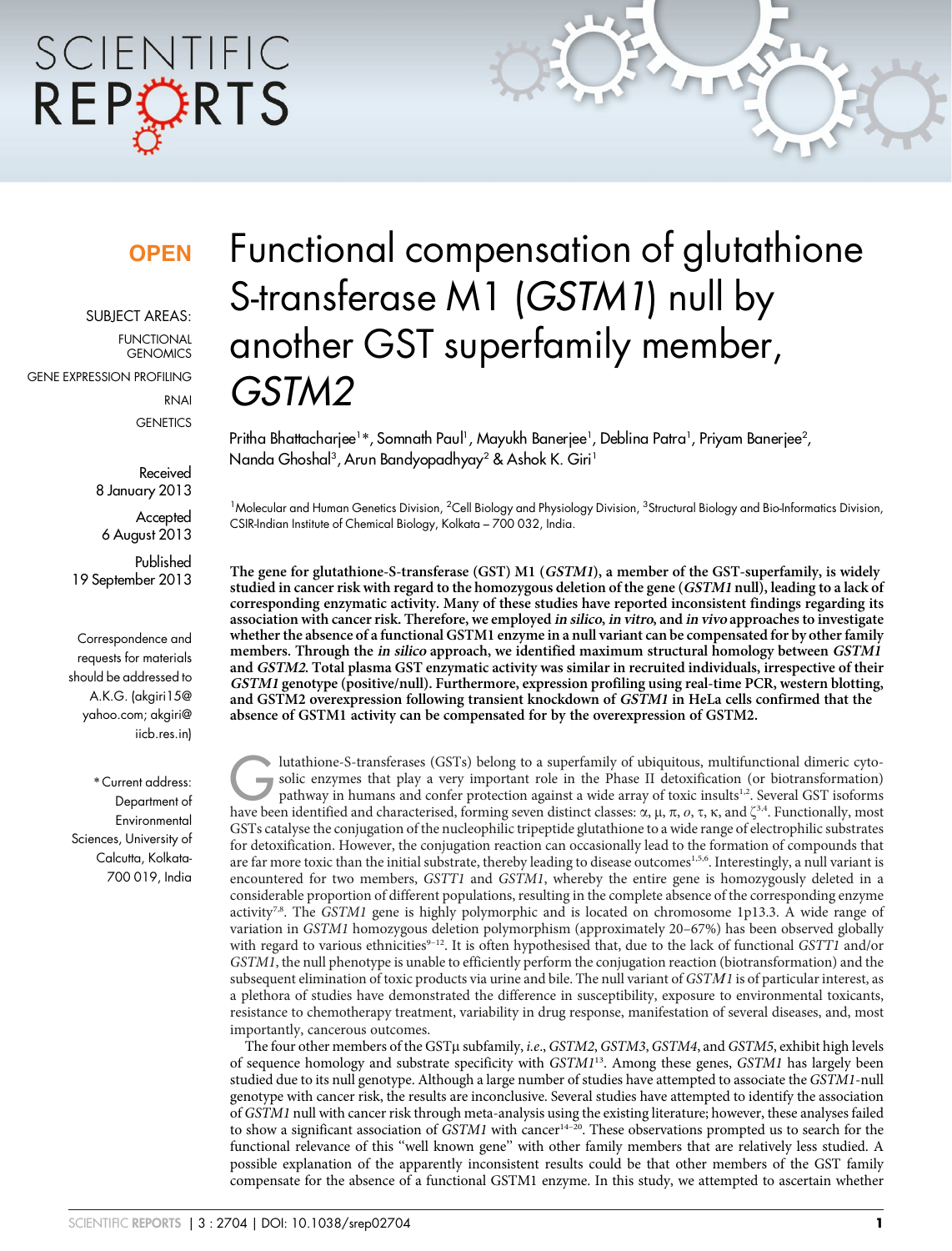the other members of the GST family, particularly those belonging to the GSTM group, can compensate for the loss of the GSTM1 enzyme due to the absence of GSTM1 under normal physiological conditions.

#### **Results**

GSTM1 shares maximum homology with GSTM2. In our structural homology analysis, the members of the GST superfamily were found to share high sequence homology with each other when examined by ClustalW [\(http://www.genome.jp/tools/clustalw/](http://www.genome.jp/tools/clustalw)) and a domain search using Pfam ([http://pfam.sanger.ac.uk\)](http://pfam.sanger.ac.uk). Members of the same class (*i.e.*, other GST $\mu$  enzymes) share 75–99% sequence identity (maximum homology between GSTM1 and GSTM2), whereas the homology is approximately 25–30% with different classes (GST $\theta$  and GST $\pi$ ). This finding prompted us to perform a 3D superimposition of the GSTM1 protein structure with other members of the GSTµ family, GSTT1, and GSTP1 through Research Collaboratory for Structural Bioinformatics Protein Data Bank (RCSB-PDB). The results distinctly demonstrated that GSTM2 has the highest degree of identical 3D organisation with GSTM1 (root-mean-square deviation [RMSD] value of  $0.7 \text{ Å}$ ). In addition, the enzyme expression pattern from the GeneCard database ([http://](http://www.genecards.org) [www.genecards.org/](http://www.genecards.org)) also suggests a similar pattern of expression among the family members, with maximum similarity in expression patterns in the case of GSTM1 and GSTM2 in different tissues.

Similar GST enzymatic activities in GSTM1 null and non-null groups. We recruited 275 healthy individuals for screening the GSTM1-null variant. Among the 275 individuals initially recruited, 68 (24.73%) were found to have a GSTM1-null (homozygous deletion for GSTM1) genotype; the remaining 207 (75.27%) individuals were positive for GSTM1 (had at least one functional GSTM1 allele). The null group was composed of 18 female and 50 male individuals; 36 female and 100 male participants were selected from the 207 GSTM1-positive individuals (matched in terms of age, gender, and tobacco usage to nullify possible confounding factors) for further studies. We measured the total plasma glutathione Stransferase enzymatic activity level in the GSTM1-null and -positive individuals. However, the detection of the actual GSTM1 concentration is difficult due to the limitations of antibody-based



Figure 1 | Total plasma GST activity in the *GSTM1*-positive and -null **groups.** The total plasma enzyme activity (mean  $\pm$  SEM, in mU.mg<sup>-1</sup>.min<sup>-1</sup>) was found to be similar in both groups, though GSTM1 isoenzyme activity should be undetectable in the GSTM1-null individuals. The similar level of total plasma GST activity indicates the presence of a

detection methods and high cross-reactivity among members of the GSTµ subfamily; thus, we measured the total plasma GST activity. For this purpose, a non-fluorescent dye, monochlorobimane (MCB), was used. No significant difference was observed in the overall plasma GST activity between the GSTM1-null and -positive individuals (Fig. 1). In other words, the GSTM1-null individuals exhibited the same catalytic efficiency for MCB as the GSTM1-positive individuals.

Overexpression of GSTM2 in GSTM1-null individuals. Real-time PCR was performed to explore the contribution of other GST family members compensating for GSTM1 activity in null individuals in vivo. We evaluated the expression pattern of several members of the GST family (GSTM1-GSTM5, GSTT1, and GSTP1) in presence or absence of GSTM1. For this purpose, 15 age, sex, and tobacco usagematched individuals were selected from both the GSTM1-positive and -null groups, and the gene expression levels of the seven aforementioned GST members were examined. A two-step quantitative real-time polymerase chain reaction (qRT-PCR) approach was implemented using SYBR-Green I. The preliminary results indicated that GSTM2 was expressed at an approximately 2.4-fold higher level in the lymphocytes of GSTM1-null individuals compared to the GSTM1-positive individuals; however, no significant difference was observed in the case of the other GST enzymes (Fig. 2). We also measured the expression pattern of GSTM1 and GSTM2 in the lymphocytes of the GSTM1-positive and -null individuals by western blotting and found that expression of the GSTM2 protein was considerably higher ( $\sim$ 2-fold) in the GSTM1-null individuals compared to the GSTM1-positive individuals (Fig. 3).

Restoration of cellular function by GSTM2 in GSTM1-null individuals. To verify the observed compensatory role of GSTM2 in the absence of GSTM1, a cell culture-based approach was employed. We used green fluorescent protein (GFP)-tagged plasmid constructs of GSTM1 and/or GSTM2 in HeLa cells and evaluated the capacity of the transfected cells to cleave the glutathione-sulphoraphane (GSH-SF) conjugate, an isothiocyanate intermediate that is naturally produced in the body during post-digestion, is normally broken down to free sulphoraphane (SF) by the catalytic action of GSTM1<sup>21</sup>. Sulforaphane induces cell death, mainly through apoptosis, by acting as a growth inhibitor in such cancer cell lines as HeLa and HT29<sup>22-24</sup>. However, it is not known, whether the GSTM2 enzyme can perform a similar function. Indeed, if the GSTM2 enzyme catalyses the breakdown of this conjugate in a manner comparable to that of GSTM1, the functional similarity between these two isozymes would be established. It is known that HeLa cells express only basal levels of GSTM1, but not GSTM225. We over-expressed GSTM1 and GSTM2 in HeLa cells following the transient knockdown of GSTM1 by siRNA. The breakdown of the GSH-SF conjugate and subsequent release of free SF in each case was estimated from the percentage of cell death, as measured by a trypan blue exclusion assay<sup>26</sup>. The level of expression of GSTM1 and GSTM2 in each case was confirmed by western blotting of whole-cell lysates. The death rate of the cells in the presence of the GSH-SF conjugate either with GSTM1 or GSTM2 (over the background of GSTM1 knockdown) was similar (Fig. 4). This result clearly demonstrated that both GSTM1 and GSTM2 had the same functional efficiency. In other words, GSTM2 could effectively compensate for the loss of GSTM1 under physiological conditions.

#### **Discussion**

The majority of polymorphisms found to affect genes involved in carcinogenesis are single-nucleotide polymorphisms. In contrast, the complete absence of a function in the form of null allele is relatively rare; thus, the GSTM1 homozygous deletion genotype has attracted much attention of researchers worldwide. Extensive studies have

counter-balance mechanism.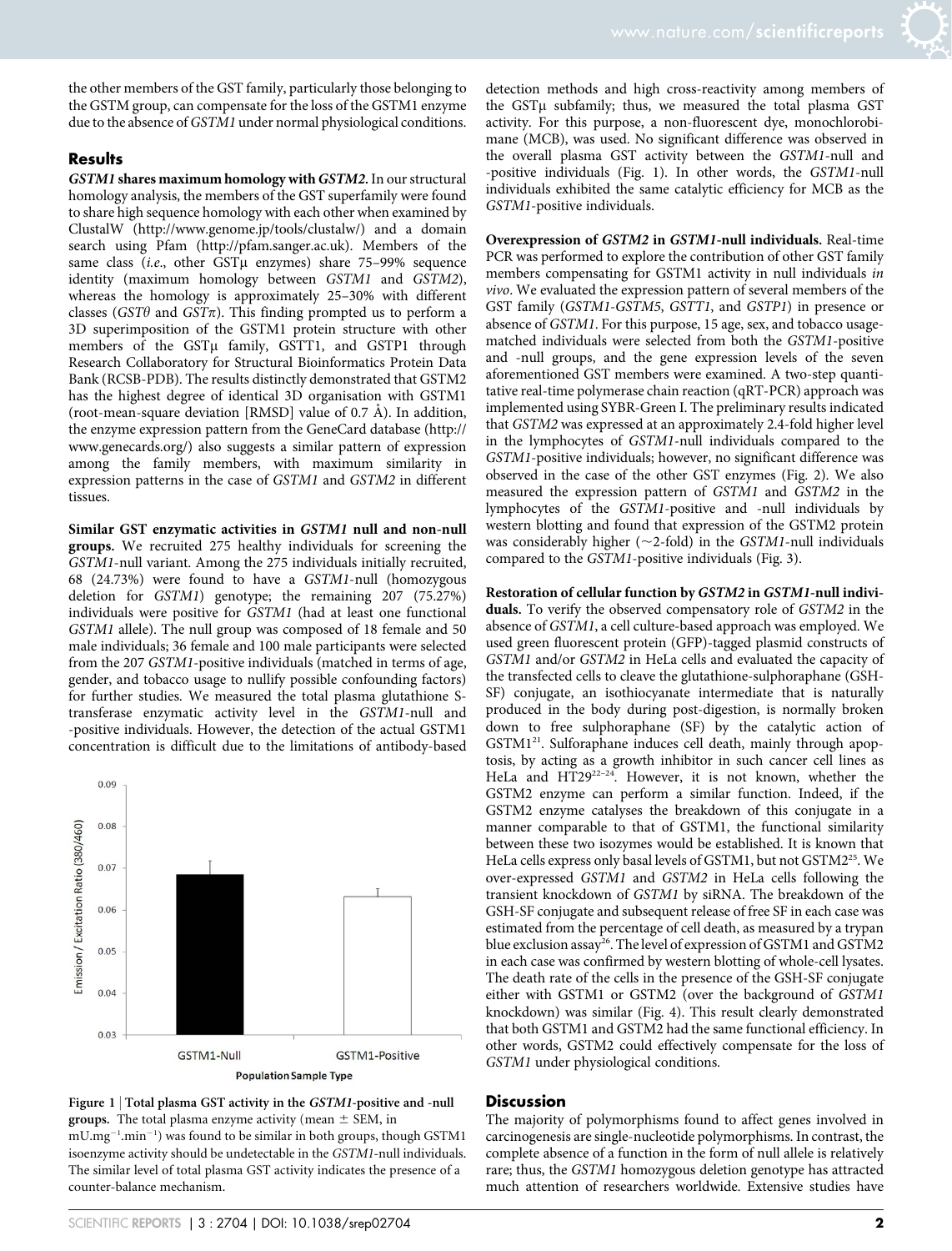

Figure 2 | Gene expression profiling of GST enzymes. Normalised gene expression profile (mean  $\pm$  SEM) for GST family members in 15 GSTM1-null individuals with respect to the 15 age and sex-matched GSTM1-positive individuals. The significantly high GSTM2 expression (2.4 fold) under normal physiological conditions indicates a compensatory mechanism in the individuals completely lacking the GSTM1 enzyme.

been attempted to link the GSTM1-null genotype with disease, particularly cancer. However, the results of association studies correlating GSTM1 with disease risk have been inconclusive, and numerous studies, including a large number of meta-analysis reports, have failed to demonstrate a significant association<sup>14,16,17</sup>. A meta-analysis of 98 case-control studies was conducted to test the association of GSTM1 null with lung cancer risk, revealing a poor association in both random and fixed effect models; however, no increase risk was seen when only the five largest studies  $($  > 500 cases each) were considered<sup>27</sup>. Analysing 130 case-control studies on  $GSTM1$  null with lung cancer risk revealed a similar observation<sup>15</sup>. GSTM1 is highly polymorphic, and the prevalence of the GSTM1 null genotype in different populations ranges from 64% to as high as 100% in Kiribati natives<sup>28</sup>. The frequency also suggests that this gene



Figure 3 | Western blot analysis reveals high GSTM2 expression in the GSTM1-null individuals. Representative figure for (a)  $\beta$ -actin from one GSTM1 positive (Lane 1) and two null individuals (Lanes 2 and 3). (b) AGSTM1-positive individual showing a specific 26-kDa band for GSTM1, whereas no band is observed for the GSTM1-null individuals. (c) GSTM2 is present in all three individuals, though with various intensities. (d) A densitometric analysis (mean  $\pm$  SEM; pixels/ng) of the target proteins in the western blot. A total of 17 GSTM1 null and 16 GSTM1 positive samples were analyzed. All the blots are representative cropped images and every set have been processed simultaenously, under similar conditions. Representative original blots with cropped demarcations (3b & 3c) are provided in supplementary figure 1.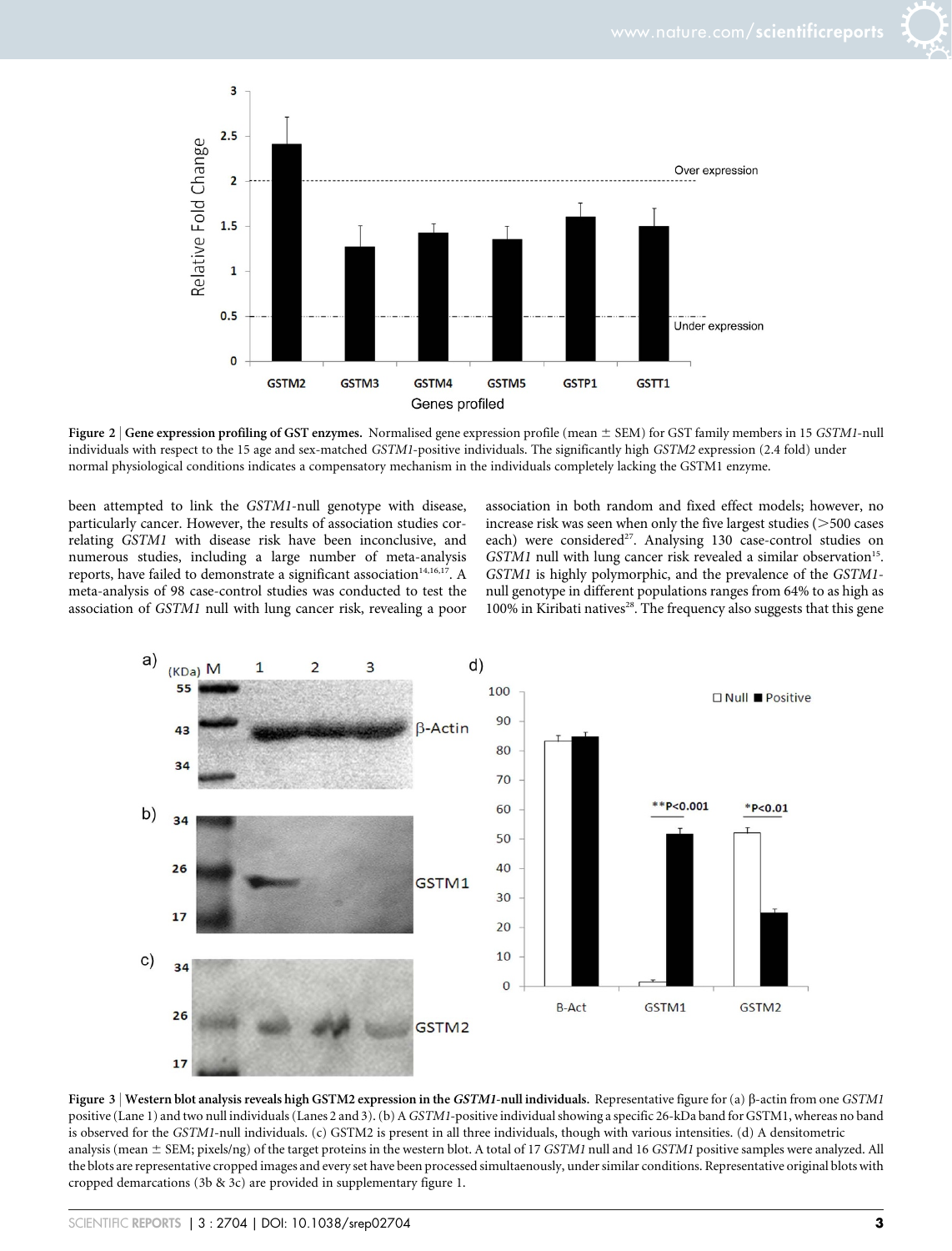

Figure 4 | Evidence for the functional similarity of the isozymes GSTM1 and GSTM2. Group (a): i) Trypan blue cell viability assay for GSTM1 in HeLa cells. ii) Western blotting analysis of GSTM1 overexpression in transfected (C) and control cells (V). iii) GFP profile in transfected HeLa cells. Group (b): i) Trypan blue cell viability assay of HeLa cells transfected with GSTM2 and treated either with scrambled or GSTM1-targeted si-RNA (V-, empty vector without GSH-SF treatment, V+, empty vector with GSH-SF treatment, C-, plasmid construct with either GSTM1 (in figure a) or GSTM2 (in figure b) without GSH-SF treatment, C+, plasmid construct with GSH-SF treatment). ii) Western blotting analysis of GSTM1 in the siRNA-treated HeLa cells. iii) Western blot analysis of GSTM2 in siRNA-treated HeLa cells. iv) GFP profile of transfected HeLa cells after siRNA treatment. All the blots are representative cropped images and every set have been processed under similar conditions as detailed in the methods section.

has not encountered strong environmental selection pressure during evolution and that there might be other enzymes involved in similar chemical detoxification. Based on the results of association studies, it can be clearly understood that GSTM1, a low-penetrant gene, is not a major determinant for cancer association. However, cancer risk can be modulated due to this polymorphism. Therefore, it is important to test the predictive value of the GSTM1-null variant before population-based association studies are conducted. Accordingly, in the present study, we attempted to highlight the role of other family members, particularly in the absence of a functional *GSTM1* allele.

Although no enzyme activity is expected in individuals with a null genotype. There are some interesting observations in which GSTM1 activity was identified in GSTM1-null individuals, though the authors failed to present any supportive evidence<sup>29,30</sup>. These findings support our observation of the total GST activity being similar in individuals, irrespective of the presence or absence of GSTM1. This situation is possible only if another member of the GST family compensates for the loss of GSTM1 in the null individuals. In our study, the enhanced expression of GSTM2, both at the mRNA and protein level, confirmed the role of a compensatory mechanism by a family member in the absence of GSTM1. Moreover, our in vitro functional assays clearly demonstrated a rescue of catalytic activity towards Glutathione-sulforaphane breakdown by GSTM2 over expression in cells where GSTM1 was knocked down. Taken together, these

observations, i.e., structural and functional, strengthen our hypothesis of the compensatory role of GSTM2 in the absence of a functional GSTM1 gene. Therefore, a new assessment of the association studies connecting the GSTM1-null phenotype with disease incidence is required, and such studies must be supplemented with functional proof to substantiate their findings. In addition, we might also extrapolate the results of this study to hypothesise that, while studying a disease involving a gene family with high sequence homology and overlapping substrate specificity, the examination of only one gene will not provide the proper insight of the disease in question, as multiple numbers of gene families can function simultaneously.

#### Methods

Study samples. Healthy study participants were selected from the East Midnapore district, West Bengal, India. We collected blood samples (approx. 5 ml each) from 275 individuals (ages between 15 and 70 years). All the participants were recruited after a thorough screening by physicians, and each provided informed consent before they were included in the study. The non-physician interviewer examined the participants on the basis of a structured questionnaire that elicited information about their lifetime residential history, occupation, diet, and smoking habit. This study was conducted in accord with the Helsinki II Declaration and approved by the ethics committee of CSIR-Indian Institute of Chemical Biology.

Isolation of plasma, DNA, RNA, and protein. Blood samples were centrifuged at  $1000 \times g$  for 10 minutes at 4°C to isolate plasma. Nucleic acids and proteins were isolated from blood using the Qiagen DNA, RNA, protein isolation kit following the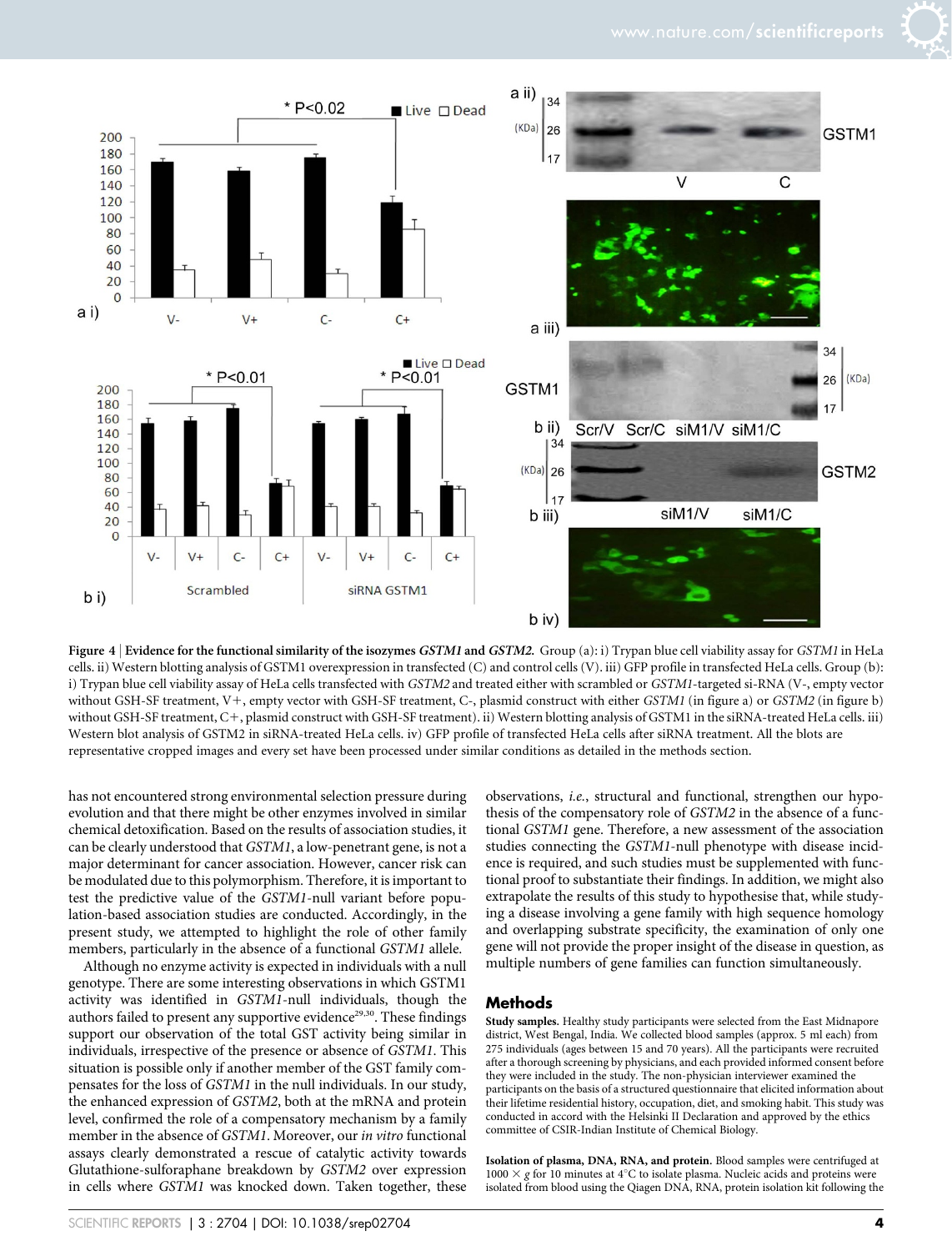manufacturer's protocol (Qiagen, Hilden, Germany). The concentration and quality of the nucleic acids were measured using a NanoDrop instrument (NanoDrop Technologies, Wilmington, DE, USA) and agarose gel electrophoresis. The protein concentration was determined using the standard protocol of Bradford (Amresco, OH, USA) assay using bovine serum albumin (HiMedia, India) as a standard; the specific enzyme activity was expressed in  $\mathrm{mUmg^{-1}min^{-1}}$ .

Screening of GSTM1-null samples. For identifying and confirming the GSTM1-null variant, two exons (exon 2 and exon 7) were amplified separately<sup>31</sup>. To ensure that the absence of PCR products for any template was due to the presence of a null mutation and not the result of amplification failure, GSTM2 exon 1 (FP, 5' CTGTCTGCAGAATCCACAGC-3', and RP, 5'-CTGCAGCTGCTCCACACTT-3') was amplified as a positive control. Cycling was performed using an Eppendorf Mastercycler (Hamburg, Germany), as follows: a pre-PCR step of a 5-min denaturation at 94°C, followed by 30 cycles of denaturation at 94°C for 30 sec, annealing for 30 sec, and extension at  $72^{\circ}$ C for 30 sec, and a final 5-min incubation at 72<sup>°</sup>C; the annealing temperature was  $69^{\circ}$ C (for M1\_exon 2) or 58<sup>°</sup>C (for both M1\_exon 7 and M2\_exon 1). All PCR products were separated by polyacrylamide gel (6%) electrophoresis, stained with ethidium bromide, and photographed under UV light.

Total plasma GST enzyme activity assay. The total plasma GST enzyme activity was measured using the Bio-Vision Fluorometric activity assay kit (CA, USA) following the manufacturer's protocol. Monochlorobimane (MCB), a non-fluorescent substrate, was used; MCB fluoresces blue upon reaction with glutathione, and the level of fluorescence is directly proportional to the enzyme activity. The fluorescence was quantified using a micro-plate fluoro-spectrometer (LS 55, Perkin Elmer) at Ex/<br>Em of 380/460 nm<sup>32</sup>. The plasma protein concentration was estimated using the Bradford assay, as described above, prior to the enzyme activity analysis.

Expression profile of the GSTM group using real-time PCR. A two-step qRT-PCR approach was considered using SYBR-Green I (Brilliant SYBR Green QPCR master Mix, Agilent Technologies, CA, USA). Total RNA (1 μg) isolated from each sample was treated with DNase I (Applied Biosystems, Foster City, CA) prior to cDNA synthesis using the MMuLV-based reverse transcriptase enzyme (RevertAid H Minus First strand cDNA synthesis kit, Fermentas Life Sciences, USA). Primers were designed for the exon-exon boundary using Primer 3 software, and the  $\beta$ -actin gene was used as an internal control (Table 1). Each sample, in duplicate, was amplified as follows: one cycle of 95 $^{\circ}$ C for 1 minute for pre-incubation, followed by 40 cycles of 95<sup>°</sup>C for 30 seconds, 60<sup>°</sup>C for 1 min, and 72<sup>°</sup>C for 1 minute, with a subsequent melting curve analysis using Mx3000p (Stratagene, Agilent Technologies, CA, USA). In addition, after qRT, the amplified product was further analysed by PAGE. An efficiency correction was performed using Agilent software. The fold change in the target gene expression in the GSTM1-positive versus the GSTM1-null samples was<br>calculated using the formula 2<sup>-ΔΔCT</sup> following the general guidelines discussed by Schmittgen and Livak<sup>33</sup>. The fold difference was calculated after the data were normalised with the internal control. A less than 0.5 fold change was considered to be under-expression, whereas a  $>$  2.0-fold increase was considered to be overexpression.

Western blotting. Protein lysates were prepared using 1% sodium dodecyl sulphate (SDS) lysis buffer and resolved by 12.5% SDS-PAGE for 2 hours at 150 mA, followed by dry transfer (i-Blot protein transfer apparatus, Invitrogen, USA) and incubation with primary antibodies. Rabbit anti-human GSTM1 antibody (Upstate Biotechnology, Lake Placid, NY, USA), rabbit anti-human GSTM2 antibody (Lifespan Biosciences, Inc, Seattle, WA) and rabbit anti-human beta-actin antibody (Santa Cruz Biotechnologies, CA, USA) were used in 1:1000 dilutions, followed by goat anti-rabbit IgG (GE Healthcare) as the secondary antibody (1:2000 dilutions).

| Table 1   Primers used in gene expression profiling |                                |
|-----------------------------------------------------|--------------------------------|
| Primer                                              | Sequence $(5' \rightarrow 3')$ |
| M1FP                                                | AGCGGCCATGGTTTGCAGGAA          |
| M1RP                                                | TTCTCCAAGCCCTCAAAGCGG          |
| M2FP                                                | <b>CCAGAGCAACGCCATCCT</b>      |
| M2RP                                                | GATTCCCCGCACAGGTTGT            |
| M3FP                                                | <b>TCACCATGTCGTGCGAGTCGT</b>   |
| M3RP                                                | TCATAGTCAGGAGCTTCCCCCGCA       |
| M4FP                                                | TGGAGAACCAGGCTATGGACGT         |
| M4RP                                                | CCAGGAACTGTGAGAAGTGCTG         |
| M <sub>5FP</sub>                                    | AAGCACAACCTGTGTGGGGAGA         |
| M5RP                                                | AGCACAGTCTGACCAGCTCCAT         |
| P1FP                                                | TATTTCCCAGTTCGAGGCCGCT         |
| P1RP                                                | AACTTGGGGAGCTGCCCGTATA         |
| T1FP                                                | <b>CCTGCCGCGCTGTTTACATCT</b>   |
| <b>T1RP</b>                                         | GCCACACTCTCCGTCAAGGTGA         |
| $\beta$ -actin F                                    | CGAGCACAGAGCCTCGCCTT           |
| $\beta$ -actin R                                    | TCATCATCCATGGTGAGCTGGCG        |

Cell culture and transfection. HeLa cells were obtained from the national cell repository of the National Center for Cell Science (Pune, India). GFP-tagged plasmid constructs for GSTM1 and GSTM2 were purchased from OriGene Technologies Inc. (Rockville, MD, USA). The plasmids were propagated in E. coli DH5alpha and purified using Qiagen plasmid purification kits (Qiagen, Valencia, CA, USA). A 20 mM stock solution of the GSH-SF conjugate (USBio, Swampscott, MA, USA) was prepared in molecular-grade water (Invitrogen, Carlsbad, CA, USA) and stored at -20°C until use. Water was used as vehicle/control for the GSH-SF treatment. Empty GFP vector and scrambled siRNA were used as the control for the overexpression and knockdown experiments, respectively. For GSTM1 knockdown, HeLa cells were transfected with scrambled or GSTM1 siRNA (Dharmacon Inc., USA) using the Dharmafect-1 transfection reagent according to manufacturer's instructions. At 72 hours post-RNAi GSTM2 transfection (over the background of GSTM1 knockdown) was carried out with GSTM2 or control plasmids using Lipofectamine LTX (Invitrogen, Carlsbad, CA, USA) reagent according to the manufacturer's protocols<sup>34</sup>. At 48 hours post-GSTM2 transfection, the expression efficiency was estimated to be  $\sim$  80%, as based on GFP reporter expression. The cells were serum starved overnight and were treated with  $15$   $\mu$ M GSH-SF or vehicle for additional 48 hours<sup>22</sup>. Post-treatment, cell viability was then assessed by trypan blue exclusion assay using a Neubauer haemocytometer under an inverted bright- field microscope (Leica Microsystems, GmbH, Germany). The data represent the total counts of 200 cells, expressed as percentage, from each group across three independent experiments.

**Statistical analyses.** All the data are expressed as the mean  $\pm$  S.E. The statistical analyses were performed with the Mann–Whitney test or Student's t-test, as applicable. GraphPad was used for the analyses.

- 1. Strange, R. C., Spiteri, M. A., Ramachandran, S. & Fryer, A. A. Glutathione-Stransferase family of enzymes. Mutat. Res. 482, 21–26 (1997).
- Rossini, A. et al. Frequencies of GSTM1, GSTT1, and GSTP1 polymorphisms in a Brazilian population. Genet. Mol. Res. 1, 233–240 (2002).
- McLellan, R. A. et al. Characterization of a human glutathione S-transferase mu cluster containing a duplicated GSTM1 gene that causes ultrarapid enzyme activity. Mol. Pharmacol. 52, 958–965 (1997).
- 4. White, D. L., Li, D., Nurgalieva, Z. & El-Serag, H. B. Genetic variants of glutathione S transferase as possible risk factors for hepatocellular carcinoma a HuGE systematic review and meta-analysis. Am. J. Epidemiol. 167, 377–389 (2008).
- 5. Cotton, S. C., Sharp, L., Little, J. & Brockton, N. Glutathione S-transferase polymorphisms and colorectal cancer: a HuGE review. Am. J. Epidemiol. 151, 7–32 (2000).
- 6. Strange, R. C. & Fryer, A. A. The glutathione S-transferases: influence of polymorphism on cancer susceptibility. IARC Sci. Publ. 148, 231–249 (1999).
- Board, P. et al. Genetic heterogeneity of the human glutathione transferases: a complex of gene families. Pharmacol Ther 48, 357–369 (1990).
- 8. Pemble, S. et al. Human glutathione S-transferase theta (GSTT1): cDNA cloning and the characterization of a genetic polymorphism. Biochem. J. 300, 271–276 (1994).
- 9. Bailey, L. R. et al. Breast cancer and CYPIA1, GSTM1, and GSTT1 polymorphisms: evidence of a lack of association in Caucasians and African Americans. Cancer Res. 58, 65–70 (1998).
- 10. Bell, D. A.et al. Genetic risk and carcinogen exposure: a common inherited defect of the carcinogen-metabolism gene glutathione S-transferase M1 (GSTM1) that increases susceptibility to bladder cancer. J Natl. Cancer Inst. 85, 1159–1164 (1993).
- 11. Roth, M. J. et al. Association between GSTM1\*0 and squamous dysplasia of the esophagus in the high risk region of Linxian, China. Cancer Lett 156, 73–81  $(2000)$
- 12. Seidegård, J. et al. Isoenzyme(s) of glutathione transferase (class Mu) as a marker for the susceptibility to lung cancer: a follow up study. Carcinogenesis 11, 33–36 (1990).
- 13. Pearson, W. R. et al. Identification of class-mu glutathione transferase genes GSTM1-GSTM5 on human chromosome 1p13. Am. J. Hum. Genet. 53, 220–233 (1993).
- 14. Hosgood 3rd, H. D., Berndt, S. I. & Lan, Q. GST genotypes and lung cancer susceptibility in Asian populations with indoor air pollution exposures: a metaanalysis. Mutat. Res. 636, 134–143 (2007).
- 15. Ye, Z., Song, H., Higgins, J. P., Pharoah, P. & Danesh, J. Five glutathione stransferase gene variants in 23,452 cases of lung cancer and 30,397 controls: metaanalysis of 130 studies. PLoS Med. 3, e91 (2006).
- 16. Sull, J. W., Ohrr, H., Kang, D. R. & Nam, C. M. Glutathione S-transferase M1 status and breast cancer risk: a meta-analysis. Yonsei Med. J. 45, 683–689 (2004).
- 17. Vogl, F. D. et al. Glutathione S-transferases M1, T1, and P1 and breast cancer: a pooled analysis. Cancer Epidemiol. Biomarkers Prev. 13, 1473–1479 (2004).
- 18. Varela-Lema, L. et al. Meta-analysis and pooled analysis of GSTM1 and CYP1A1 polymorphisms and oral and pharyngeal cancers: a HuGE-GSEC review. Genet Med 10, 369–384 (2008).
- 19. Zintzaras, E. & Kitsios, G. D. Synopsis and synthesis of candidate-gene association studies in chronic lymphocytic leukemia: the CUMAGAS-CLL information system. Am. J. Epidemiol. 170, 671–678 (2009).